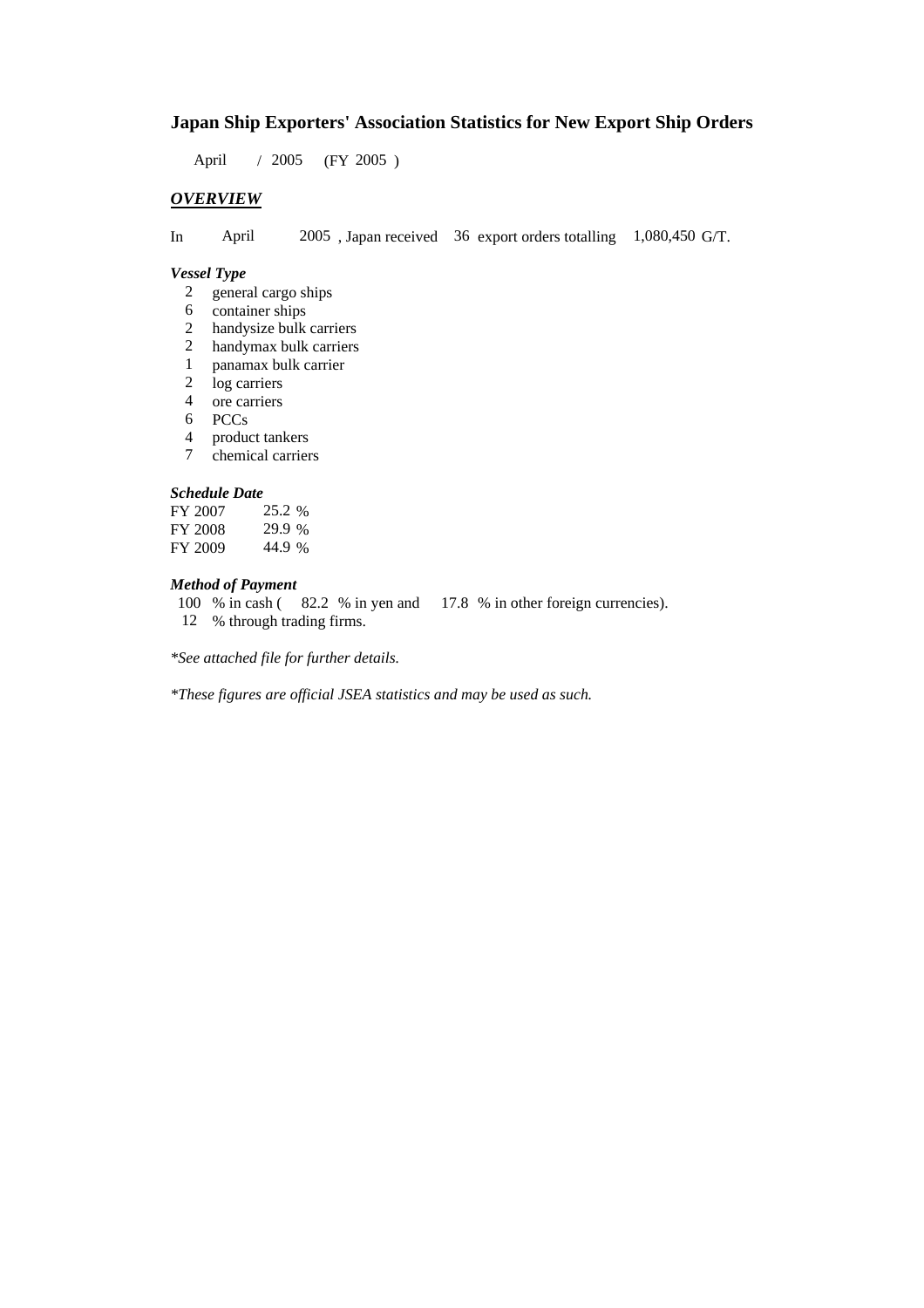# Based on Fiscal Year

Description Apr 04 to Mar 05 Apr 04 to Dec 04 January 2005 February 2005 March 2005 April 2005 Apr 05 to Apr 05 Jan 05 to Apr 05 No. $No.$   $G/T$ T || No. | G/T || No. | G/T || No. | G/T || No. | G/T || G/T || No. | G/T || No. | G/T || No. | G/T General Cargos | 24 | 773,050 || 15 | 296,750 | 0 | 7 | 421,900 | 2 | 54,400 | 8 | 86,700 | 8 | 86,700 || 17 | 563,000 Bulk Carriers 1900| 10,093,100|| 151| 8,257,300| 13| 567,700| 4| 144,650| 22| 1,123,450| 17| 770,950| 17| 770,950|| 56| 2,606,750 Tankers 1077| 7,705,970|| 88| 6,787,770| 8| 589,700| 2| 33,600| 9| 294,900| 11| 222,800| 11| 222,800|| 30| 1,141,000 Combined Carriers 1 0 0 0 0 0 0 0 0 0 0 0 0 0 0 0 0 **Others** s and  $\vert 0$  0 0 0 0 0 0 0 0 0 0 0 0 0 0 0 Total 321 18,572,120 254 15,341,820 21 1,157,400 13 600,150 33 1,472,750 36 1,080,450 36 1,080,450 103 4,310,750 FY 2004 / FY 2003 (%) \* 71.3 70.1 70.1 64.6 118.4 78.5 96.7 96.7 96.7 \* 81.5 In CGTT | 8,574,539 | 6,872,034 | 574,510| | 399,655 | 728,340 | 656,450 | 656,450| | 2,358,955 |

*Figures for shipbulding orders of 500 G/T and over for export as steel vessels placed with JSEA members are covered.*

\*FY 2004/FY2003

\*\*Calender Year 2004

JSEA (May 2005)

# New Export Orders Placed in April 2005 (FY 2005)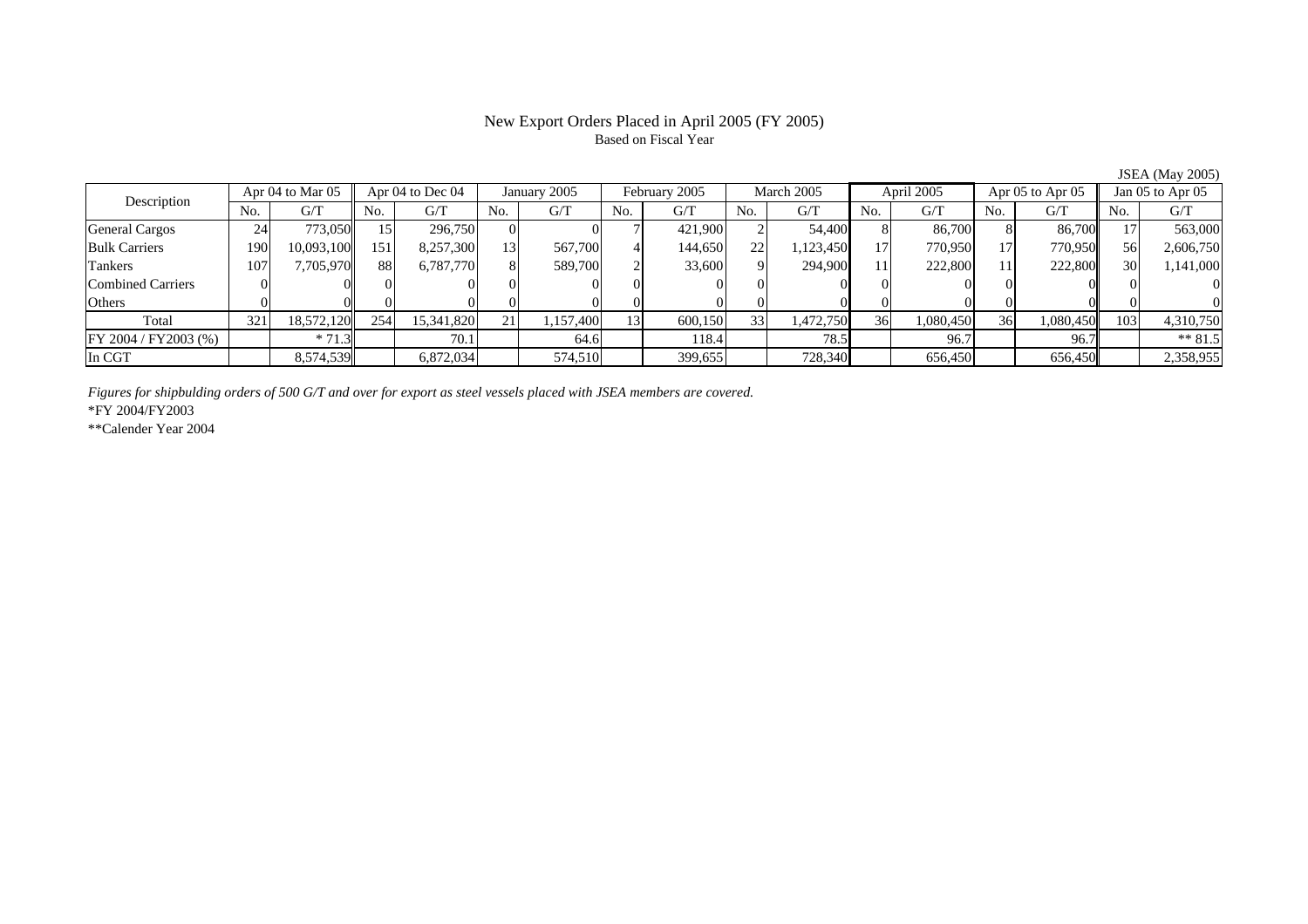# Based on Fiscal Year

Description Apr 04 to Mar 05 Apr 04 to Dec 04 January 2005 February 2005 March 2005 April 2005 Apr 05 to Apr 05 Jan 05 to Apr 05 No. 1 G/T<br>No. 1 G/T No. 1 G/T No. 1 G/T No. 1 G/T No. 1 G/T No. 1 G/T No. 1 G/T No. 1 G/T No. No.  $G/T$ T || No. | G/T || No. | G/T || No. | G/T || No. | G/T || G/T || No. | G/T || No. | G/T || No. | G/T General Cargos | 17 | 523,454 || 9 | 229,785 | 2 | 21,136 | 3 | 97,735 | 3 | 17,798 | 1 | 13,694 | 1 | Bulk Carriers 1999| 8,549,973|| 133| 5,619,847| 22| 1,058,772| 21| 826,482| 23| 1,044,872| 17| 676,802| 17| 676,802|| 83| 3,606,928 Tankers 788| 4,255,978|| 60| 3,246,417| 6| 345,797| 4| 380,821| 8| 282,943| 8| 420,030| 8| 420,030|| 26| 1,429,591 Combined Carriers 0 0 0 0 0 0 0 0 0 0 0 0 0 0 0 0 **Others** s and  $1$  115,875 1 115,875 0 0 0 0 0 0 0 0 0 0 0 0 Total 295 13,445,280 203 9,211,924 30 1,425,705 28 1,305,038 34 1,502,613 26 1,110,526 26 1,110,526 118 5,343,882 FY 2004 / FY2003 (%) \* 116.6 119.5 82.0 131.7 137.3 111.6 111.6 \*\* 110.9 In CGTT | | 6,731,127|| | 4,698,501| | 629,859| | 615,391| | 787,376| | 550,169| | 550,169|| | 2,582,795

*Deliveries of new shipbuilding orders of 500 G/T and over for export as steel vessels placed with JSEA members are covered.*

\*FY 2004/FY2003

\*\*Calender Year 2004

JSEA (May 2005)

Export Ships Delivered in April 2005 (FY 2005)